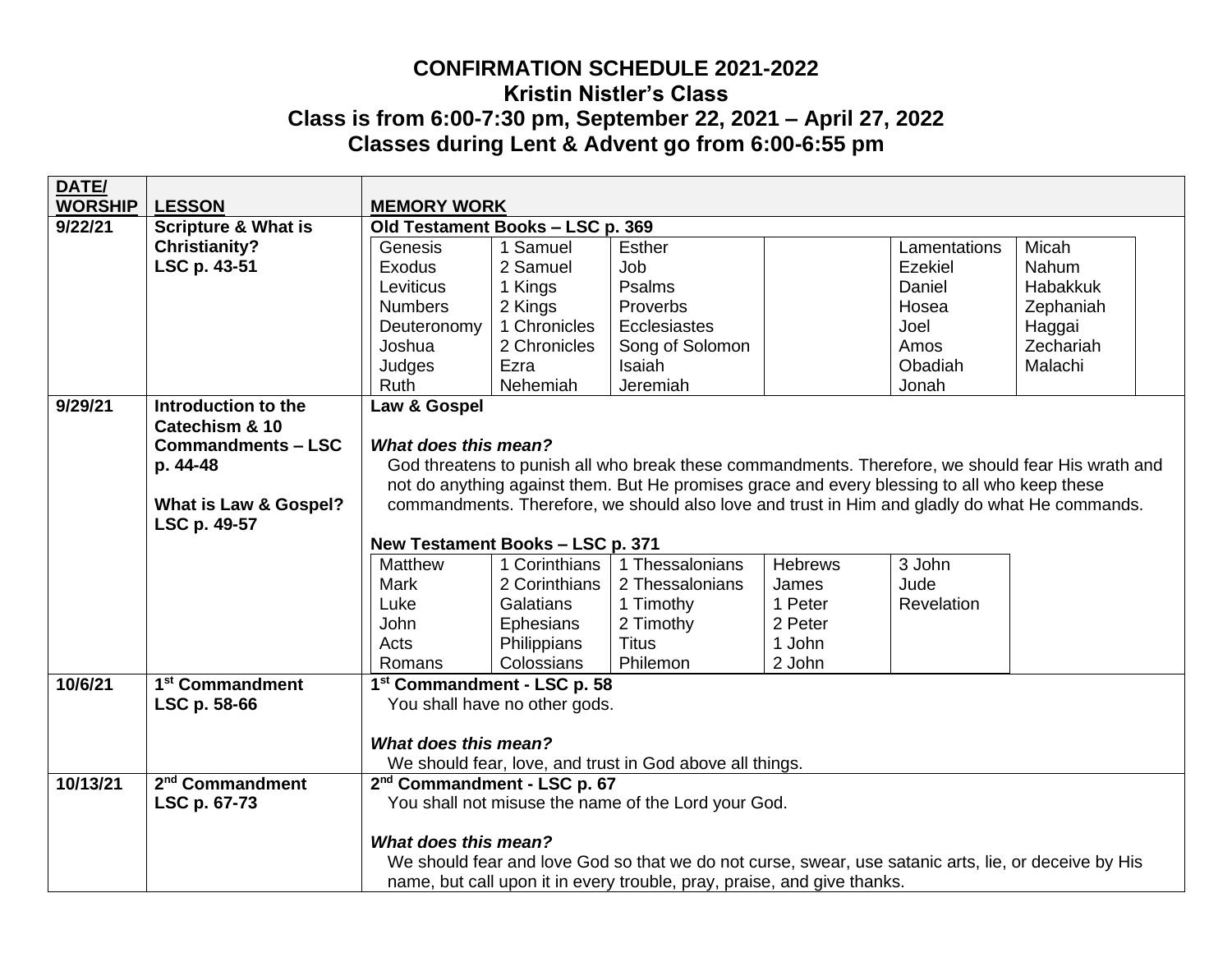| DATE/          |                             |                                                                                                         |
|----------------|-----------------------------|---------------------------------------------------------------------------------------------------------|
| <b>WORSHIP</b> | <b>LESSON</b>               | <b>MEMORY WORK</b>                                                                                      |
| 10/20/21       | 3rd Commandment             | 3rd Commandment - LSC p. 74                                                                             |
|                | LSC p. 74-80                | Remember the Sabbath day by keeping it holy.                                                            |
|                |                             |                                                                                                         |
|                |                             | What does this mean?                                                                                    |
|                |                             | We should fear and love God so that we do not despise preaching and His Word, but hold it sacred and    |
|                | 4 <sup>th</sup> Commandment | gladly hear and learn it.                                                                               |
| 10/27/21       |                             | 4 <sup>th</sup> Commandment - LSC p. 81                                                                 |
|                | LSC p. 81-84                | Honor your father and your mother.                                                                      |
|                |                             | What does this mean?                                                                                    |
|                |                             | We should fear and love God so that we do not despise or anger our parents and other authorities, but   |
|                |                             | honor them, serve and obey them, love and cherish them.                                                 |
| 10/31/21       | <b>Reformation Sunday</b>   | 1 <sup>st</sup> Communion                                                                               |
| 11/3/21        | 5 <sup>th</sup> Commandment | $5th$ Commandment – LSC p. 85                                                                           |
|                | LSC p. 85-92                | You shall not murder.                                                                                   |
|                |                             | <b>What does this mean?</b>                                                                             |
|                |                             | We should fear and love God so that we do not hurt or harm our neighbor in his body, but help and       |
|                |                             | support him in every physical need.                                                                     |
| 11/10/21       | 6 <sup>th</sup> Commandment | 6 <sup>th</sup> Commandment - LSC p. 93                                                                 |
|                | LSC p. 93-104               | You shall not commit adultery.                                                                          |
|                |                             | <b>What does this mean?</b>                                                                             |
|                |                             | We should fear and love God so that we lead a sexually pure and decent life in what we say and do,      |
|                |                             | and husband and wife love and honor each other.                                                         |
| 11/17/21       | 7 <sup>th</sup> Commandment | 7 <sup>th</sup> Commandments - LSC p. 105                                                               |
|                | LSC p. 105-109              | You shall not steal.                                                                                    |
|                |                             | <b>What does this mean?</b>                                                                             |
|                | 8 <sup>th</sup> Commandment | We should fear and love God so that we do not take our neighbor's money or possessions, or get them     |
|                | LCS p. 110-114              | in any dishonest way, but help him to improve and protect his possessions and income.                   |
|                |                             | 8 <sup>th</sup> Commandments - LSC p. 110                                                               |
|                |                             | You shall not give false testimony against your neighbor.                                               |
|                |                             |                                                                                                         |
|                |                             | <b>What does this mean?</b>                                                                             |
|                |                             | We should fear and love God so that we do not tell lies about our neighbor, betray him, slander him, or |
|                |                             | hurt his reputation, but defend him, speak well of him, and explain everything in the kindest way.      |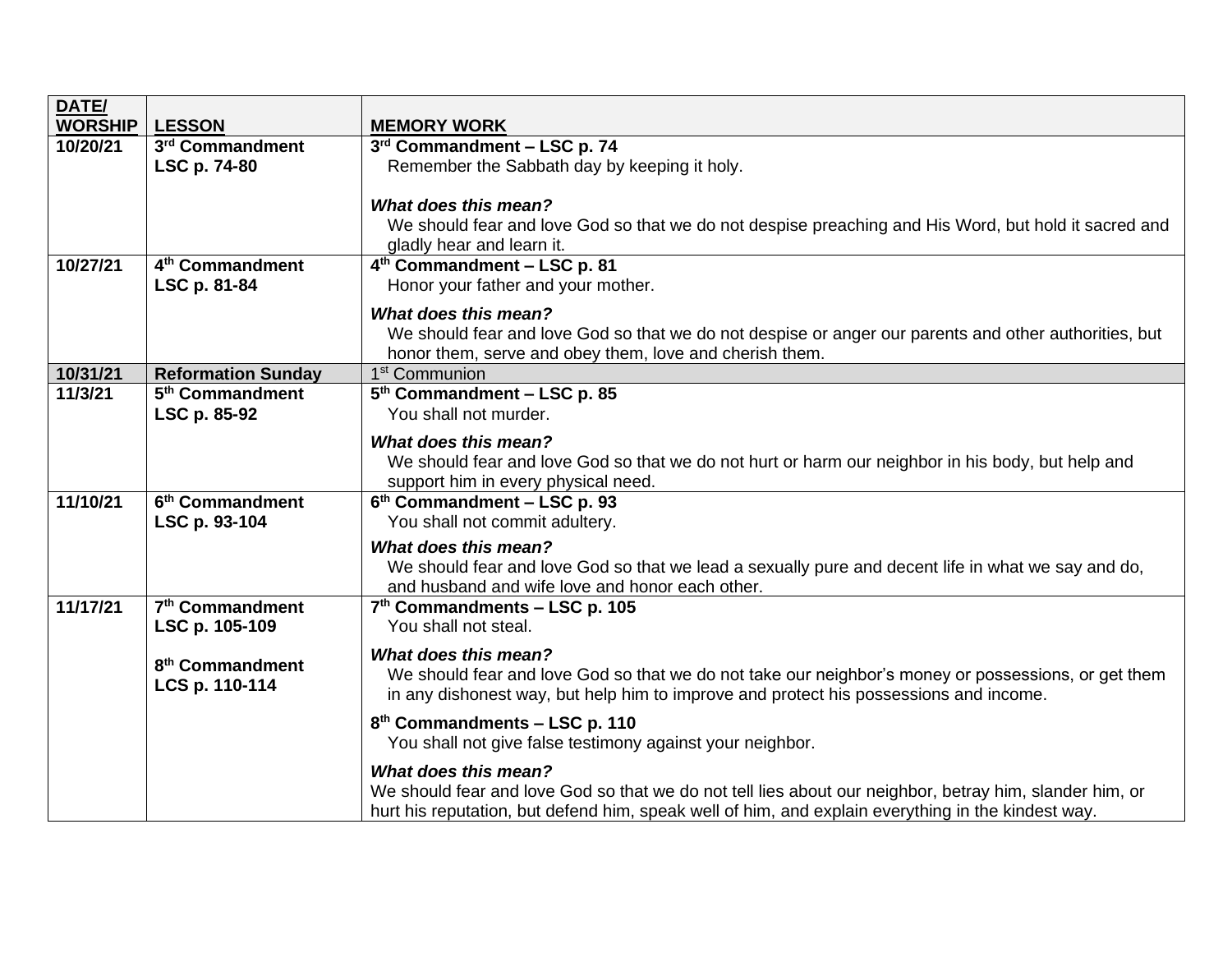| <b>WORSHIP</b><br><b>LESSON</b><br><b>MEMORY WORK</b><br>11/24/21<br><b>No Class</b><br><b>Thanksgiving</b><br>9 <sup>th</sup> & 10 <sup>th</sup><br>9 <sup>th</sup> Commandment - LSC p. 115<br>12/1/21<br><b>Commandments</b><br>You shall not covet your neighbor's house.<br><b>Advent</b><br>LSC p. 115-119<br>What does this mean?<br>Worship<br>We should fear and love God so that we do not scheme to get our neighbor's inheritance or house, or<br>get it in a way which only appears right, but help and be of service to him in keeping it.<br>10th Commandment - LSC p. 115<br>You shall not covet your neighbor's wife, or his manservant or maidservant, his ox or donkey, or<br>anything that belongs to your neighbor.<br>What does this mean?<br>We should fear and love God so that we do not entice or force away our neighbor's wife, workers, or<br>animals, or turn them against him, but urge them to stay and do their duty.<br>12/8/21<br><b>Close of the</b><br>The Close of the Commandments<br><b>LSC p. 120</b><br><b>Commandments &amp;</b><br><b>Advent</b><br>What does God say about all these commandments? He says, "I, the Lord your God, am a jealous<br><b>Review Comm.</b><br>God, punishing the children for the sin of the fathers to the third and fourth generation of those who<br>Worship<br>LSC p. 120-127<br>hate Me, but showing love to a thousand generations of those who love Me and keep My<br>commandments." (Ex. 20:5-6)<br>12/15/21<br><b>Recite Apostles' Creed</b><br><b>Intro to Apostles' Creed</b> |  |
|-------------------------------------------------------------------------------------------------------------------------------------------------------------------------------------------------------------------------------------------------------------------------------------------------------------------------------------------------------------------------------------------------------------------------------------------------------------------------------------------------------------------------------------------------------------------------------------------------------------------------------------------------------------------------------------------------------------------------------------------------------------------------------------------------------------------------------------------------------------------------------------------------------------------------------------------------------------------------------------------------------------------------------------------------------------------------------------------------------------------------------------------------------------------------------------------------------------------------------------------------------------------------------------------------------------------------------------------------------------------------------------------------------------------------------------------------------------------------------------------------------------------------------------------------------------------|--|
|                                                                                                                                                                                                                                                                                                                                                                                                                                                                                                                                                                                                                                                                                                                                                                                                                                                                                                                                                                                                                                                                                                                                                                                                                                                                                                                                                                                                                                                                                                                                                                   |  |
|                                                                                                                                                                                                                                                                                                                                                                                                                                                                                                                                                                                                                                                                                                                                                                                                                                                                                                                                                                                                                                                                                                                                                                                                                                                                                                                                                                                                                                                                                                                                                                   |  |
|                                                                                                                                                                                                                                                                                                                                                                                                                                                                                                                                                                                                                                                                                                                                                                                                                                                                                                                                                                                                                                                                                                                                                                                                                                                                                                                                                                                                                                                                                                                                                                   |  |
|                                                                                                                                                                                                                                                                                                                                                                                                                                                                                                                                                                                                                                                                                                                                                                                                                                                                                                                                                                                                                                                                                                                                                                                                                                                                                                                                                                                                                                                                                                                                                                   |  |
|                                                                                                                                                                                                                                                                                                                                                                                                                                                                                                                                                                                                                                                                                                                                                                                                                                                                                                                                                                                                                                                                                                                                                                                                                                                                                                                                                                                                                                                                                                                                                                   |  |
|                                                                                                                                                                                                                                                                                                                                                                                                                                                                                                                                                                                                                                                                                                                                                                                                                                                                                                                                                                                                                                                                                                                                                                                                                                                                                                                                                                                                                                                                                                                                                                   |  |
|                                                                                                                                                                                                                                                                                                                                                                                                                                                                                                                                                                                                                                                                                                                                                                                                                                                                                                                                                                                                                                                                                                                                                                                                                                                                                                                                                                                                                                                                                                                                                                   |  |
|                                                                                                                                                                                                                                                                                                                                                                                                                                                                                                                                                                                                                                                                                                                                                                                                                                                                                                                                                                                                                                                                                                                                                                                                                                                                                                                                                                                                                                                                                                                                                                   |  |
|                                                                                                                                                                                                                                                                                                                                                                                                                                                                                                                                                                                                                                                                                                                                                                                                                                                                                                                                                                                                                                                                                                                                                                                                                                                                                                                                                                                                                                                                                                                                                                   |  |
|                                                                                                                                                                                                                                                                                                                                                                                                                                                                                                                                                                                                                                                                                                                                                                                                                                                                                                                                                                                                                                                                                                                                                                                                                                                                                                                                                                                                                                                                                                                                                                   |  |
|                                                                                                                                                                                                                                                                                                                                                                                                                                                                                                                                                                                                                                                                                                                                                                                                                                                                                                                                                                                                                                                                                                                                                                                                                                                                                                                                                                                                                                                                                                                                                                   |  |
|                                                                                                                                                                                                                                                                                                                                                                                                                                                                                                                                                                                                                                                                                                                                                                                                                                                                                                                                                                                                                                                                                                                                                                                                                                                                                                                                                                                                                                                                                                                                                                   |  |
|                                                                                                                                                                                                                                                                                                                                                                                                                                                                                                                                                                                                                                                                                                                                                                                                                                                                                                                                                                                                                                                                                                                                                                                                                                                                                                                                                                                                                                                                                                                                                                   |  |
|                                                                                                                                                                                                                                                                                                                                                                                                                                                                                                                                                                                                                                                                                                                                                                                                                                                                                                                                                                                                                                                                                                                                                                                                                                                                                                                                                                                                                                                                                                                                                                   |  |
|                                                                                                                                                                                                                                                                                                                                                                                                                                                                                                                                                                                                                                                                                                                                                                                                                                                                                                                                                                                                                                                                                                                                                                                                                                                                                                                                                                                                                                                                                                                                                                   |  |
|                                                                                                                                                                                                                                                                                                                                                                                                                                                                                                                                                                                                                                                                                                                                                                                                                                                                                                                                                                                                                                                                                                                                                                                                                                                                                                                                                                                                                                                                                                                                                                   |  |
|                                                                                                                                                                                                                                                                                                                                                                                                                                                                                                                                                                                                                                                                                                                                                                                                                                                                                                                                                                                                                                                                                                                                                                                                                                                                                                                                                                                                                                                                                                                                                                   |  |
|                                                                                                                                                                                                                                                                                                                                                                                                                                                                                                                                                                                                                                                                                                                                                                                                                                                                                                                                                                                                                                                                                                                                                                                                                                                                                                                                                                                                                                                                                                                                                                   |  |
| <b>Advent</b><br>Who is God?<br><b>LSC p. 128</b>                                                                                                                                                                                                                                                                                                                                                                                                                                                                                                                                                                                                                                                                                                                                                                                                                                                                                                                                                                                                                                                                                                                                                                                                                                                                                                                                                                                                                                                                                                                 |  |
| Worship<br>LSC p. 128-132                                                                                                                                                                                                                                                                                                                                                                                                                                                                                                                                                                                                                                                                                                                                                                                                                                                                                                                                                                                                                                                                                                                                                                                                                                                                                                                                                                                                                                                                                                                                         |  |
| <b>Family Christmas Event</b><br>12/22/21                                                                                                                                                                                                                                                                                                                                                                                                                                                                                                                                                                                                                                                                                                                                                                                                                                                                                                                                                                                                                                                                                                                                                                                                                                                                                                                                                                                                                                                                                                                         |  |
| <b>Advent</b>                                                                                                                                                                                                                                                                                                                                                                                                                                                                                                                                                                                                                                                                                                                                                                                                                                                                                                                                                                                                                                                                                                                                                                                                                                                                                                                                                                                                                                                                                                                                                     |  |
| Worship                                                                                                                                                                                                                                                                                                                                                                                                                                                                                                                                                                                                                                                                                                                                                                                                                                                                                                                                                                                                                                                                                                                                                                                                                                                                                                                                                                                                                                                                                                                                                           |  |
| 12/29/21<br><b>No Class</b><br><b>Christmas Break</b>                                                                                                                                                                                                                                                                                                                                                                                                                                                                                                                                                                                                                                                                                                                                                                                                                                                                                                                                                                                                                                                                                                                                                                                                                                                                                                                                                                                                                                                                                                             |  |
| 1/5/22<br><b>Review &amp; Vocabulary</b>                                                                                                                                                                                                                                                                                                                                                                                                                                                                                                                                                                                                                                                                                                                                                                                                                                                                                                                                                                                                                                                                                                                                                                                                                                                                                                                                                                                                                                                                                                                          |  |
| Quiz                                                                                                                                                                                                                                                                                                                                                                                                                                                                                                                                                                                                                                                                                                                                                                                                                                                                                                                                                                                                                                                                                                                                                                                                                                                                                                                                                                                                                                                                                                                                                              |  |
| 1 <sup>st</sup> Article - Creation<br>1/12/22<br>1 <sup>st</sup> Article & Meaning                                                                                                                                                                                                                                                                                                                                                                                                                                                                                                                                                                                                                                                                                                                                                                                                                                                                                                                                                                                                                                                                                                                                                                                                                                                                                                                                                                                                                                                                                |  |
| Part 1<br><b>LSC p. 133</b>                                                                                                                                                                                                                                                                                                                                                                                                                                                                                                                                                                                                                                                                                                                                                                                                                                                                                                                                                                                                                                                                                                                                                                                                                                                                                                                                                                                                                                                                                                                                       |  |
| LSC p. 133-145<br>I believe in God, the Father Almighty, Maker of heaven and earth.                                                                                                                                                                                                                                                                                                                                                                                                                                                                                                                                                                                                                                                                                                                                                                                                                                                                                                                                                                                                                                                                                                                                                                                                                                                                                                                                                                                                                                                                               |  |
| <b>What does this mean?</b>                                                                                                                                                                                                                                                                                                                                                                                                                                                                                                                                                                                                                                                                                                                                                                                                                                                                                                                                                                                                                                                                                                                                                                                                                                                                                                                                                                                                                                                                                                                                       |  |
| I believe that God has made me and all creatures; that He has given me my body and soul, eyes,<br>ears, and all my members, my reason and all my senses, and still takes care of them.                                                                                                                                                                                                                                                                                                                                                                                                                                                                                                                                                                                                                                                                                                                                                                                                                                                                                                                                                                                                                                                                                                                                                                                                                                                                                                                                                                            |  |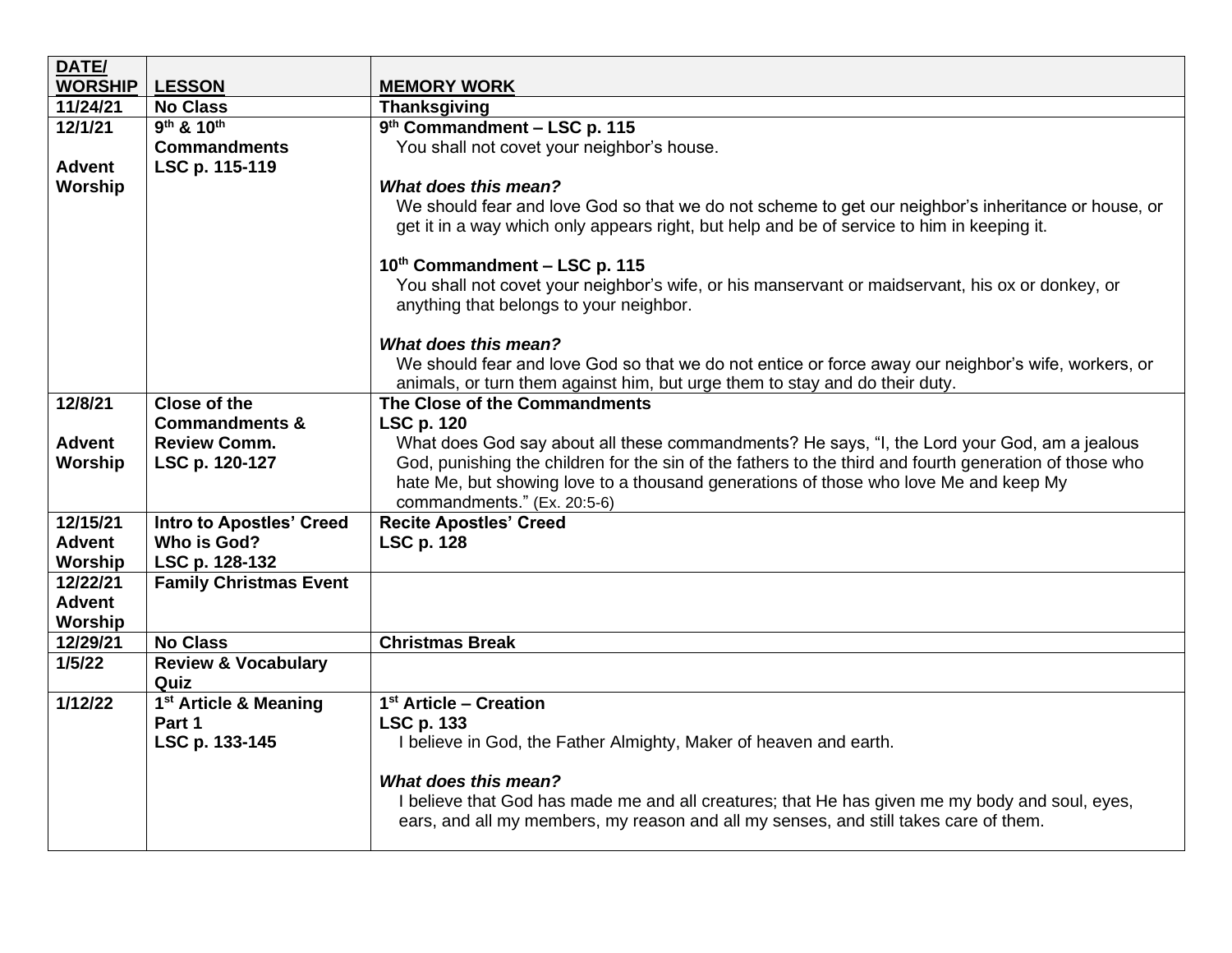| DATE/                     |                                                                                           |                                                                                                                                                                                                                                                                                                                                                                                                                                                                                                                                                                                                                                 |
|---------------------------|-------------------------------------------------------------------------------------------|---------------------------------------------------------------------------------------------------------------------------------------------------------------------------------------------------------------------------------------------------------------------------------------------------------------------------------------------------------------------------------------------------------------------------------------------------------------------------------------------------------------------------------------------------------------------------------------------------------------------------------|
| <b>WORSHIP</b><br>1/19/22 | <b>LESSON</b><br>1 <sup>st</sup> Article & Meaning<br>Part 2 - Humanity<br>LSC p. 146-155 | <b>MEMORY WORK</b><br>He also gives me clothing and shoes, food and drink, house and home, wife and children, land,<br>animals, and all I have. He richly and daily provides me with all that I need to support this body and<br>life.                                                                                                                                                                                                                                                                                                                                                                                          |
|                           |                                                                                           | He defends me against all danger and guards and protects me from all evil.                                                                                                                                                                                                                                                                                                                                                                                                                                                                                                                                                      |
|                           |                                                                                           | All this He does only out of fatherly, divine goodness and mercy, without any merit or worthiness in<br>me. For all this it is my duty to thank and praise, serve and obey Him.                                                                                                                                                                                                                                                                                                                                                                                                                                                 |
|                           |                                                                                           | This is most certainly true.                                                                                                                                                                                                                                                                                                                                                                                                                                                                                                                                                                                                    |
| 1/26/22                   | 1 <sup>st</sup> Article & Meaning<br>Part 3<br>LSC p. 156-163                             |                                                                                                                                                                                                                                                                                                                                                                                                                                                                                                                                                                                                                                 |
| 2/2/22                    | $2nd$ Article & Meaning -<br><b>2 Natures of Christ</b><br>LSC p. 164-175                 | 2 <sup>nd</sup> Article - Redemption<br><b>LSC p. 16</b><br>And in Jesus Christ, His only Son, our Lord, who was conceived by the Holy Spirit, born of the Virgin<br>Mary, suffered under Pontius Pilate, was crucified, died and was buried. He descended into hell. The<br>third day He rose again from the dead. He ascended into heaven and sits at the right hand of God, the<br>Father Almighty. From thence He will come to judge the living and the dead.                                                                                                                                                               |
| 2/9/22                    | No Class - Volunteer at<br>Soup Café during<br><b>February</b>                            |                                                                                                                                                                                                                                                                                                                                                                                                                                                                                                                                                                                                                                 |
| 2/16/22                   | 2 <sup>nd</sup> Article & Meaning<br><b>Office of Christ</b><br>LSC p. 176-187            | What does this mean?<br>I believe that Jesus Christ, true God, begotten of the Father from eternity, and also true man, born of<br>the Virgin Mary, is my Lord,<br>Who has redeemed me, a lost and condemned person, purchased and won me from all sins, from<br>death, and from the power of the devil; not with gold or silver, but with His holy, precious blood and<br>with His innocent suffering and death,<br>That I may be His own and live under Him in His kingdom and serve Him in everlasting righteousness,<br>innocence, and blessedness,<br>Just as He is risen from the dead, lives and reigns to all eternity. |
|                           |                                                                                           | This is most certainly true.                                                                                                                                                                                                                                                                                                                                                                                                                                                                                                                                                                                                    |